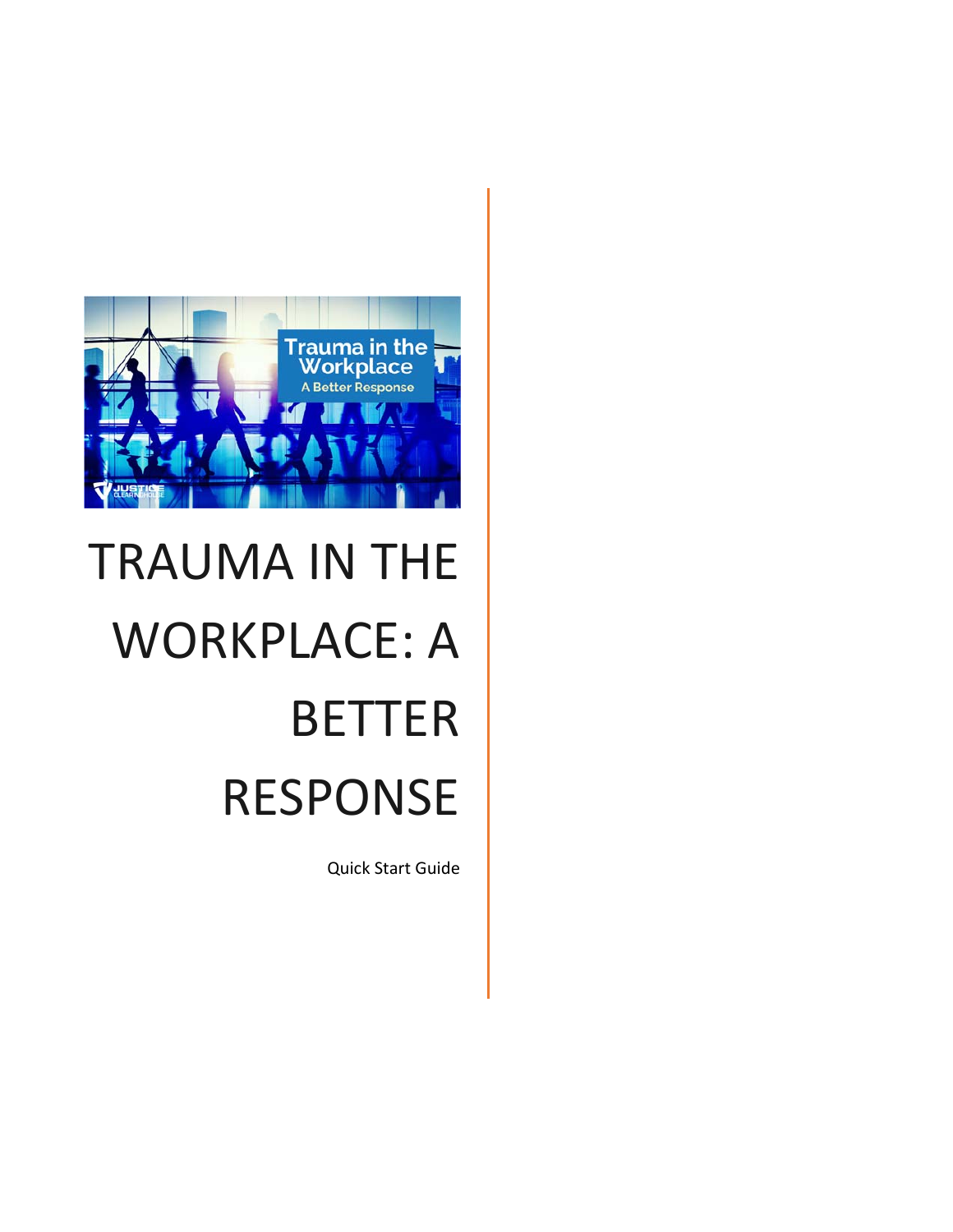

# **Trauma in the WorkplaceQuick Start Guide**

Welcome to the Trauma in the WorkplaceCourse. We're thrilled to be working with you!

Following is some information to help you get started. But if you have any questions along the way, please don't hesitate to email us.

#### **COURSE DESCRIPTION**

The Trauma in the Workplace Course is designed to provide you the core information about how to support those in trauma and distress in the workplace while protecting yourself from compassion fatigue and not running afoul of legal obligations.

The program consists of six "lessons":

- Each lesson is broken into 3-5 topics that are designed to take 10-20 minutes to complete.
- As long as you complete each topic, the system will keep track of where you are.
- There is a quiz at the end of most of the lessons that is important to complete. These questions will become part of the final quiz required to receive your certificate.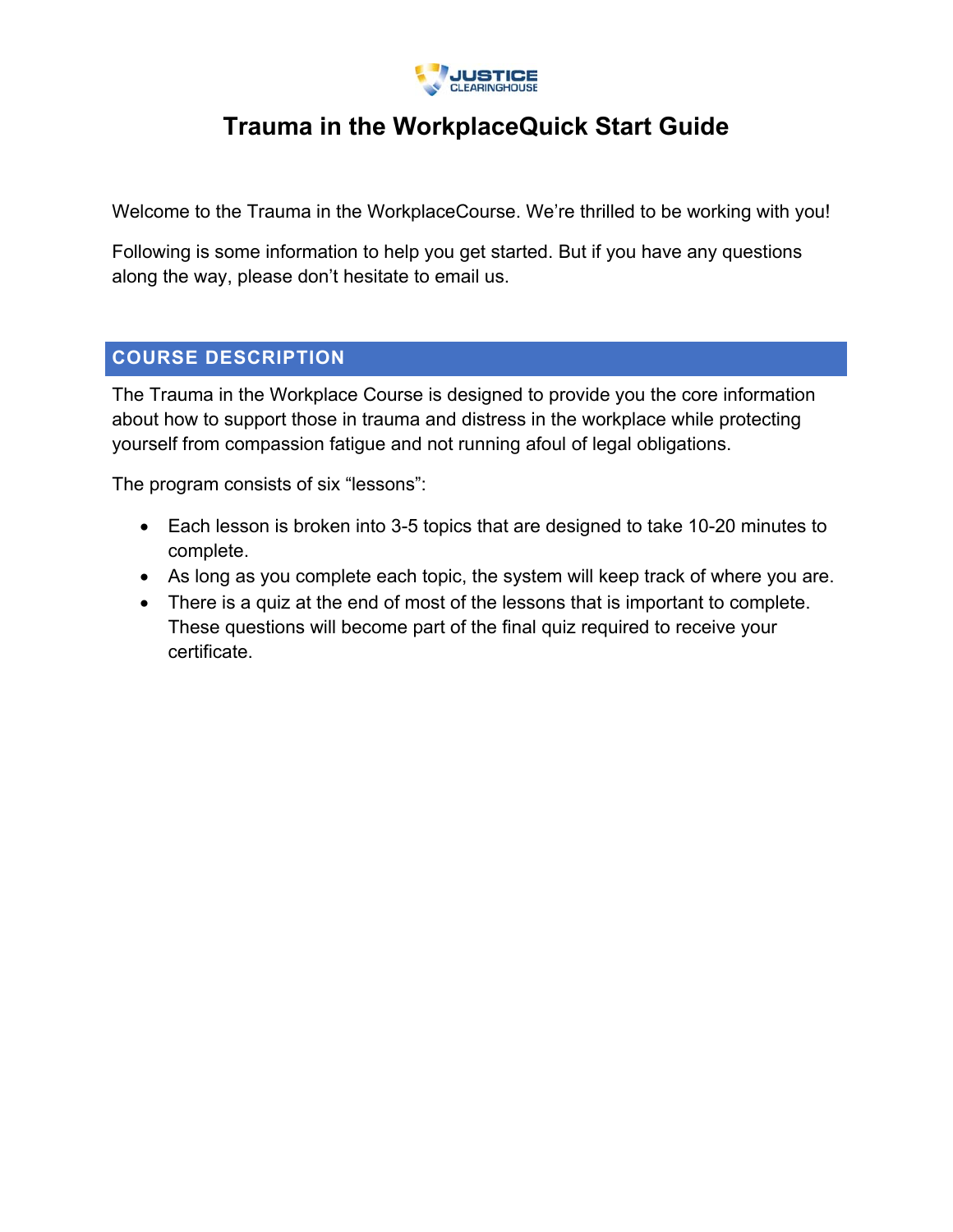

#### **WHAT LESSONS ARE INCLUDED?**

The Trauma in the Workplace Course will guide you through the LASER process which includes:

- Listen
- Acknowledge
- Share
- Empower
- Return

#### **HOW DO I GET STARTED?**

In your welcome email you would have received your user ID and password.

- Go to https://academy.justiceclearinghouse.com/
- Click "Sign In" (Upper right corner of your screen)
	- o Use the Log in ID: *[refer to email]*
	- o Password: *[refer to email]*
- Click **Log In**
- On the Course Page, select **Building and Winning an Animal Welfare Case**





Click **Start Course**.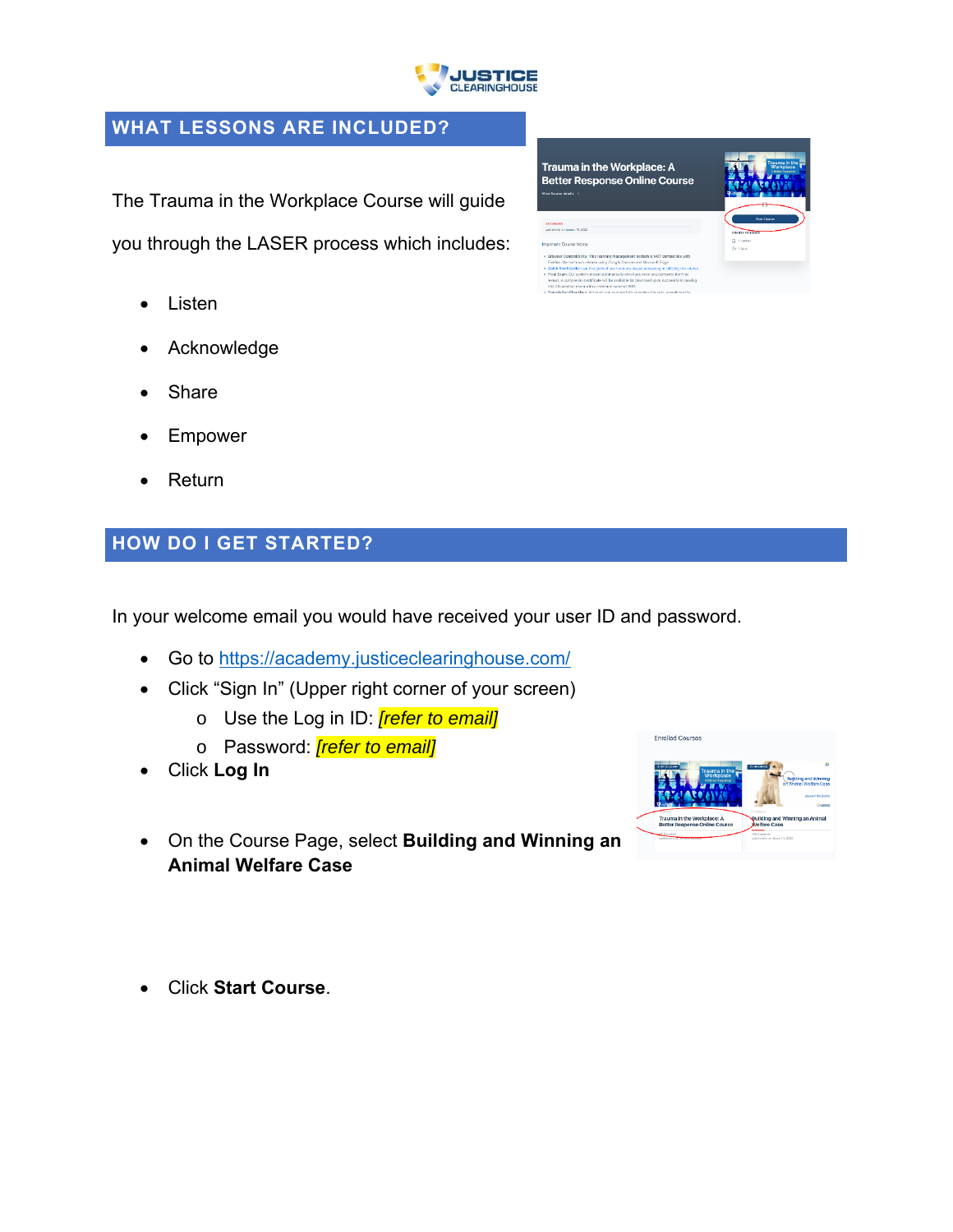

| <b>D% Complete</b><br>Lest sotivity on Jerusry 3, 2022 | Building and Winning an Animal Welters Cese : Documenting the Scena |             |
|--------------------------------------------------------|---------------------------------------------------------------------|-------------|
| Documenting the Scene<br>$10 \text{M}$                 | LESSON 1 OF 5                                                       | In Progress |
| Lesson Quiz, Documenting the Sonne [C]<br>0            | <b>Documenting the Scene</b>                                        |             |
| Documenting Animal Evidence<br>crovin (C)              | View Lesson @                                                       |             |
| 10ir.<br>Before You Get in the Truck                   |                                                                     |             |
| 10th (<br>Writing Your Report                          | Lesson Content                                                      |             |
| 10-Iz $($<br>Testifying in Court                       | 3 Lesson Quiz: Documenting the Scene                                |             |
| Quizzes                                                |                                                                     |             |
| (?) Final Exam: Building and Winning<br>-0             |                                                                     |             |

You'll land at the overview. Click the View Course button

 Go through and watch the videos and participate in each of the topic's content. **When you have completed all of the material, you will see an Orange Continue Button at the bottom of the page. Click that to continue on to the next section.** 

| 4 Back to Course                                                      | Trauma in the Workplace: A Better Response Online Course - Trauma in the Workplace: A Better Response |
|-----------------------------------------------------------------------|-------------------------------------------------------------------------------------------------------|
| Trauma in the Workplace:<br>A Better Response Online<br><b>Course</b> | LESSON 1 OF 1<br>In Progress<br>@ January<br>Trauma in the Workplace: A Better Response               |
| O'S Complete<br>Last activity on January 10, 2022                     | View Lesson @                                                                                         |
| Trauma in the Workplace: A Better Resp., 0                            |                                                                                                       |
| Quizzes                                                               |                                                                                                       |
| Final Quiz: Trauma in the Workplace (C)                               |                                                                                                       |

# **ARE THERE TESTS OR QUIZZES?**

There is a cumulative, online final quiz covering all of the material in the Course.

#### **YOU MENTIONED A FINAL QUIZ?**

The cost for taking the final quiz is included in the course price.